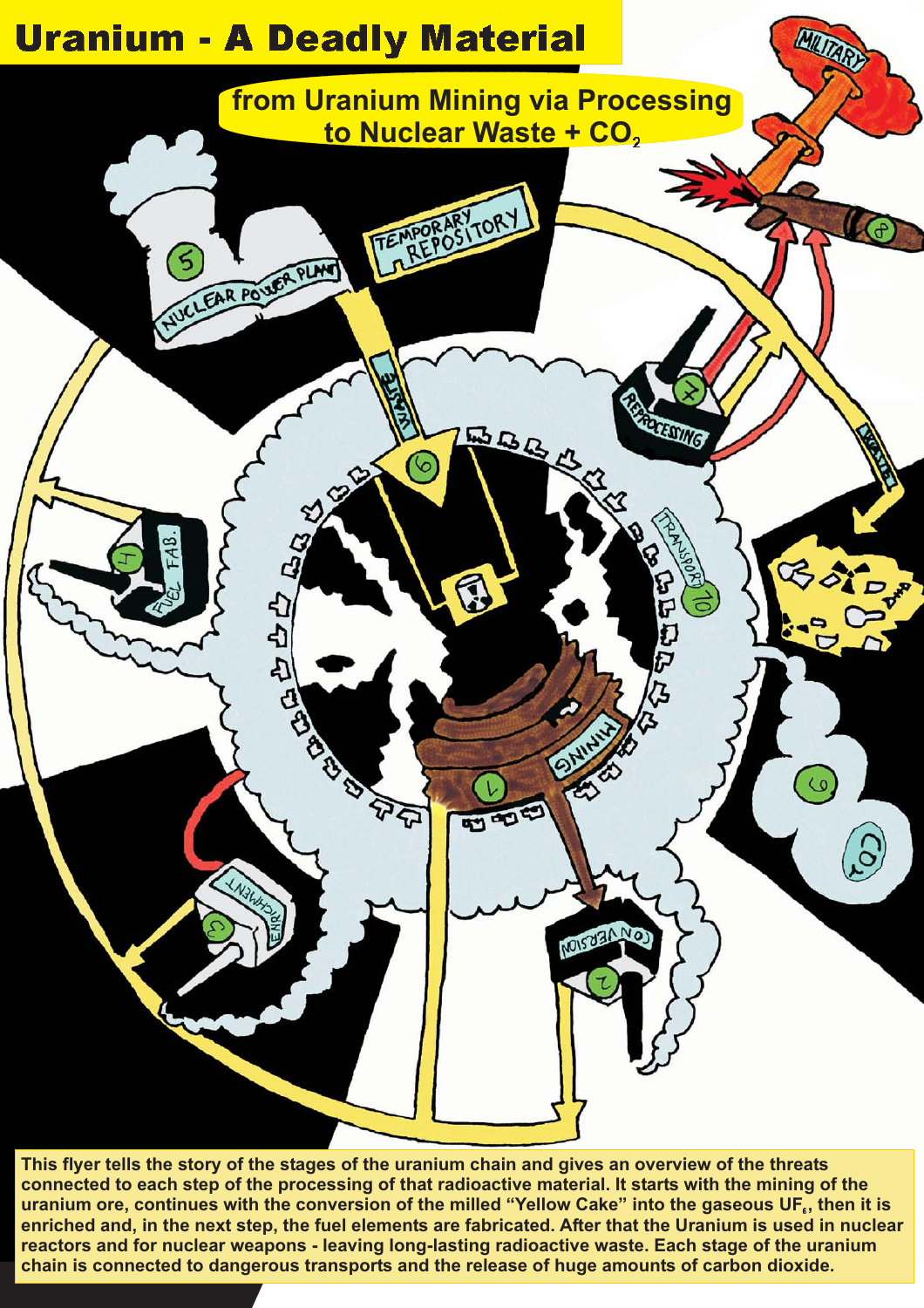**There are 92 naturally occurring elements but only one, uranium, has become the key to the operation of the nuclear fuel cycle. This singular use of uranium stems from its unstable, radioactive atomic structure. The safety problems arising from the use of uranium as an energy source stem from this highly radioactive property of uranium and the wastes it produces. The nucleus of uranium-235 has 143 neutrons and 92 protons and uranium-238 has 146 neutrons and 92 protons. The half-life of uranium-235 is 713,000,000 years and for uranium-238 it is 4,500,000,000 years. Uranium-238, unlike uranium-235, rarely fissions. But an uranium-238 atom can capture a neutron to produce a plutonium-239 atom; though, also plutonium-238, -240 and -242 are formed in lesser amounts.**



# **Uranium Mining**

Depending on the uranium deposit, the ore is extracted in underground mines, by open-pit mining or by pressing chemicals containing acids and leaches into the subsoil to dissolve the uranium metal and to pump the liquids upwards ("in situ leaching"). The content of uranium in the ore is between 0.1 and 1 percent, sometimes as little as 0.01 percent. Only at a few locations in Canada uranium ore with concentrations of up to 20 percents can be found. Therefore, to produce 1 ton of uranium, typically between 100 and 10,000 tons of ore have to be loosened, extracted and processed.

Uranium mining causes the destruction of huge areas; usually untouched nature on indigenous lands. Big stockpiles of unexploitable uranium ore, large tailing ponds with poisonous waste waters and the main part of the radioactivity of the mined uranium is left in the affected areas. The health of the workers and people living in the region is affected, but the environment is polluted as well.

One of the most harmful decay products of uranium-238 is the gas radon-222. It is generated naturally by the decay of uranium-238 and has a half-life of 3.823 days. By mining and processing the uranium ore, it is released to the environment and causes serious damages in the human body when breathed in.

In 2009, Kazakhstan, Canada and Australia were the biggest producers of uranium, followed by Russia, Namibia and Niger. Until the closure of the East German "Wismut" mine, it was the third biggest producer of uranium in the world.As the uranium supplies are running out of stock (big parts of the uranium for the fuel production is derived from disarmed nuclear weapons) a new run for mineable uranium has started since 2003. In Europe particularly Slovakia, Ukraine and Spain are targets of new uranium mining projects, while also Sweden and Finland are threatened by these developments.

#### **Waste Treatment: Reprocessing Units**  $\boldsymbol{Z}$

The chemical procedure for separating plutonium or fissionable uranium from spent nuclear fuel is called reprocessing. About 10% of the spent fuel that is produced worldwide is being reprocessed. Reprocessing plants around the world - e.g. in La Hague (F) or Sellafield (UK) - have exhibited poor records of occupational safety, pollution control, waste containment, and security.

Reprocessing was developed decades ago when the nuclear industry planned to use the separated plutonium in fast breeder reactors. Due to problems with economics, safety and technical issues the breeder story failed to succeed. Despite this failure, reprocessing still continues in Europe and Asia. Plutonium, of which only a few kilograms are enough to produce a nuclear weapon, is now for a small part

# 2 **Conversion: Yellow Cake**

Ore mined conventionally in open-pit or underground mines is first crushed and leached in a uranium mill. The mill is usually located near the mines to reduce transport. The uranium is then extracted in a hydrometallurgical process. The final product produced from the mill, a powder consisting of a mixture of different uranium compounds, is packed and shipped in casks.

Commonly this uranium ore concentrate  $(U_{\tiny 3}0_{\tiny 8})$  is referred to as "Yellow Cake", named after the colour of one popular type of this concentrate. Two tons of mined ore will yield approximately one kilogram of this material. The residues (tailings) from this uranium extraction are always radioactive and need to be disposed of "in an orderly way". Due to their huge amounts and the long radioactive half-life of the remaining thorium, radium and uranium isotopes, these constitute a long-term environmental problem.

The next stage of the procedure is the conversion of the uranium ore concentrate into the solid  $UF<sub>e</sub>$ . In Ekaterinburg (RUS) and Pierrelatte (F) as well as in Lancashire (UK) conversion facilities are in operation. Several other countries also operate such plants.



**Open-pit mine in Australia: Ranger Mine** credits: http://nukingtheclimate.com

used in so called MOX fuel. MOX increases the dangers of nuclear proliferation, as the plutonium in it is easier to extract for weapons use than plutonium in spent nuclear fuel. In order to use MOX fuel, the reactor must be adapted. These changes lead to smaller safety margins when the reactor is switched off and the fuel rods are damaged sooner. The rate of fission of Pu tends to increase with temperature. This can endanger reactor control.

Besides the limited re-use of Pu, the nuclear industry claims 95% of the reprocessed uranium is re-enriched and used again in fuel. However, this is the theory. In reality only a small part is re-used.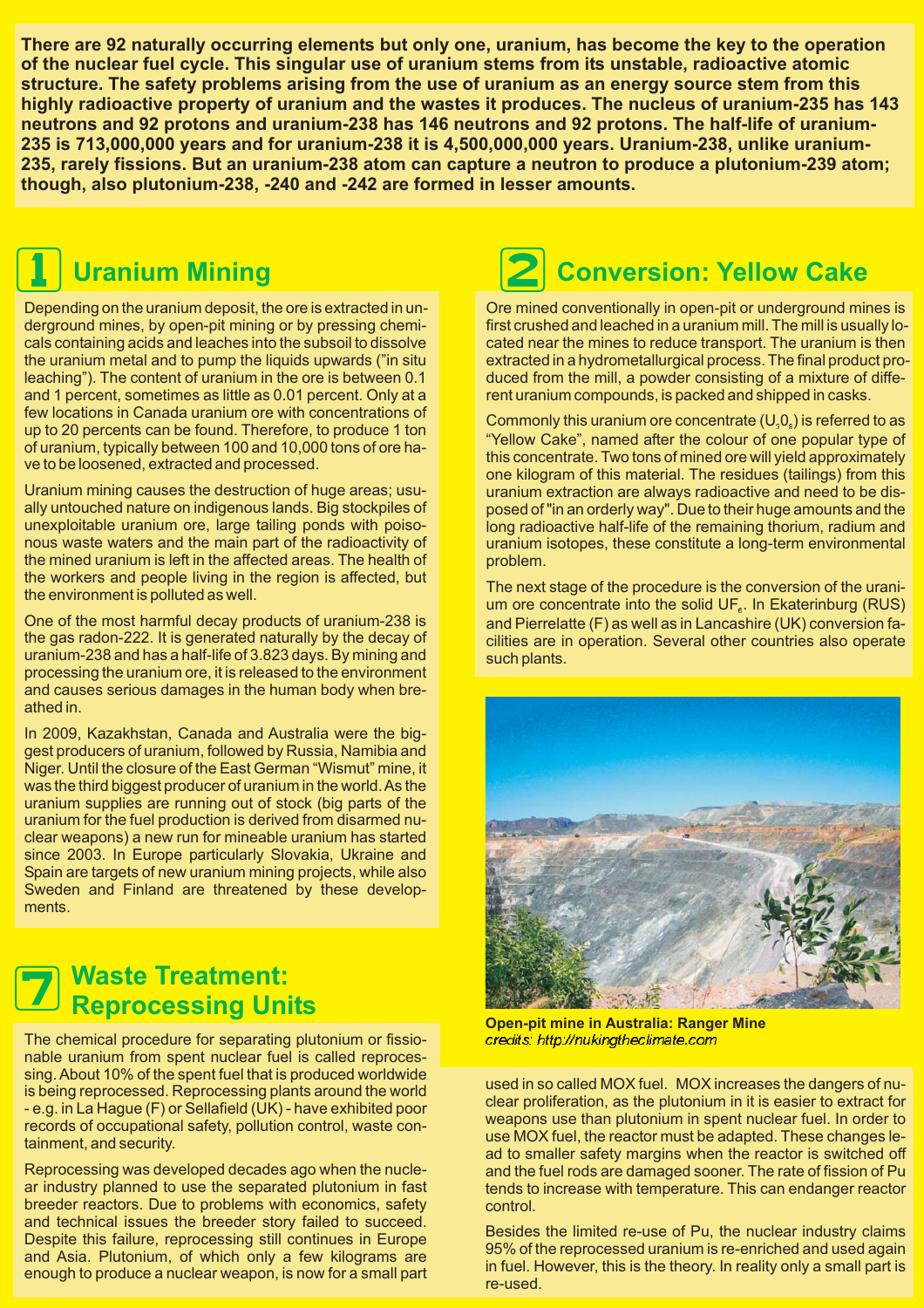# **Enrichment**

The concentration of the fissile uranium isotope -235 in natural uranium ore is not high enough for the use in nuclear power plants. Usually, the share of uranium-235 is 0.7 % while some 99 percent of the natural uranium is made by the not fissile uranium-238. Thus, the concentration of uranium-235 has to be increased for the usage in the so-called "light water reactors" to enable a nuclear chain reaction - the uranium has to be enriched. Technically, there are different methods of uranium enrichment. One of the most common techniques is the separation of the uranium isotopes by gas centrifuges. In Gronau (D) an uranium enrichment facility with gas centrifuges is in operation and produces fuel for some 20 nuclear reactors. An extension of the factory's capacity is planned to enrich uranium for 32 big nuclear reactors. Further unranium enrichment plants are situated for example in Tricastin (F) andAlmelo (NL).



## **Nuclear Power Plant**

The usage of uranium as fuel in the nuclear reactor is only one of many stages in the uranium chain. The nuclear fission in the reactor produces hot steam that is used to generate electricity in turbines. During the operation of a nuclear power plant radioactive particles and radiation are released to the environment. Additionally, big amounts of radioactive waste are produced in form of the spent fuel by a nuclear power plant that have to be disposed permanently or are going to be "reprocessed". Accidents like the catastrophe 1986 in Chernobyl are an unacceptable risk for human beings and the environment. No reactor can be operated safely. 436 nuclear reactors were in operation in 2009.

Independent of the question whether the nuclear waste will be shipped to a final disposal site or treated in a reprocessing unit, a temporary disposal of the spent fuel is necessary. For this reason each nuclear power plant has its own temporary repository. The spent fuel elements are stored for a couple of years in a spent fuel storage bay. Many nuclear reactors have an additional dry storage repository to store the fuel elements for further years. These repositories increase the threat, because the amount of radioactive inventory is raised and the effects of accidents or incidents would be much higher.



# **Military Use**

Uranium enrichment is also an explosive topic of military policy. In principle, enrichment plants such as the one in Gronau (D) can also produce weapon grade uranium. This is uranium enriched to a degree that it consists to 70-90 % of U-235. Officially, Gronau is so far only allowed to enrich up to "civil" 5 %. A higher percentage could surely be reached after some reconstruction.

But not only the enrichment facilities provide the military with deadly materials: in reprocessing units like La Hague (F) plutonium is produced that can be used for nuclear weapons. That was the original usage of these plants, shown in France by the term "l'usine de plutonium".

Since the 90s of the last century the military of several countries like the United States or Great Britain uses depleted uranium (DU - the by-product of the enrichment of uranium-235) to strengthen the effects of their weapons. When the uranium weapons explode a fine powder of uranium dust is released and spread. During the last decade, DU ammunition caused heavy health issues and casualties among affected soldiers and residents in the attacked areas.

### **Fabrication of Fuel Elements** 4

The UF $_{\scriptscriptstyle{6}}$  is reconverted into UO $_{\scriptscriptstyle{2}}$ , milled to uranium powder and pressed into pellets of 10 to 15 mm length and 8 to 15 mm diameter. These are sintered at a high temperature of about 1700 °C to form a ceramic material, reground mechanically and filled into zircaloy cladding tubes. The ends of these tubes are welded up. A larger number of single rods (up to 250) are joined together to form a fuel element. Examples for nuclear fuel facilities are the sites in Lingen (Germany) and Dessel (Belgium).



**Entrance to the Uranium Enrichment Plant Gronau** credits: Falk Beyer

### **Disposal** 6

In each stage of the uranium chain nuclear waste is produced. Anormal nuclear power plant with a capacity of some 1,300 megawatt needs at full load approximately 33 tons of enriched uranium a year. To produce this amount of fuel about 740,000 tons of rock have to be moved. Almost 620,000 tons of it are left as partly radioactive overburn in stockpiles in the mining areas. Only 120,000 tons of uranium ore are processed in the next step. Here some 123,000 tons are left as radioactive and toxic sludge in the uranium mines' tailing ponds. Some 280 tons of uranium ore concentrates are converted into 348 tons of the gaseous UF<sub>6</sub>, leaving another 165 tons of solid respectively 153 m<sup>3</sup> of liquid nuclear waste to be stored temporary for later final disposal. The uranium enrichment leaves some additional 305 tons of depleted UF $_{\circ}$  to be disposed or used for military purposes. Not more than 43 tons of enriched UF $_{\circ}$  are processed into 33 tons of UO $_{{\scriptscriptstyle 2}}$  to end up as fuel for a nuclear reactor. During operation of this plant, high level it turns into nuclear waste and additional radioactive material is created that has to be disposed.

During all these stages of the uranium chain the amount of nuclear waste has been duplicated, because most of the materials in contact with the radioactive substances have also become radioactive and have to be disposed as low or intermediate level radioactive waste.

Nowhere in the world a safe final repository for the long-lived nuclear waste exists. It is very likely that there will never be a safe solution for this harmful material as it is not possible to make accurate assumptions to design a safe final repository for millions of years. No one can calculate detailed projections of geological or even social developments for such a long time.

Today, the uranium waste is stored in huge stockpiles of radioactive overburden and big toxic and radioactive tailing ponds in the mining areas, in temporary repositories close to the processing facilities, dumped in certain areas of the world (e.g. German uranium waste was shipped to Russia for a long time) or it was stored in well-known unsafe disposal sites for radioactive materials.